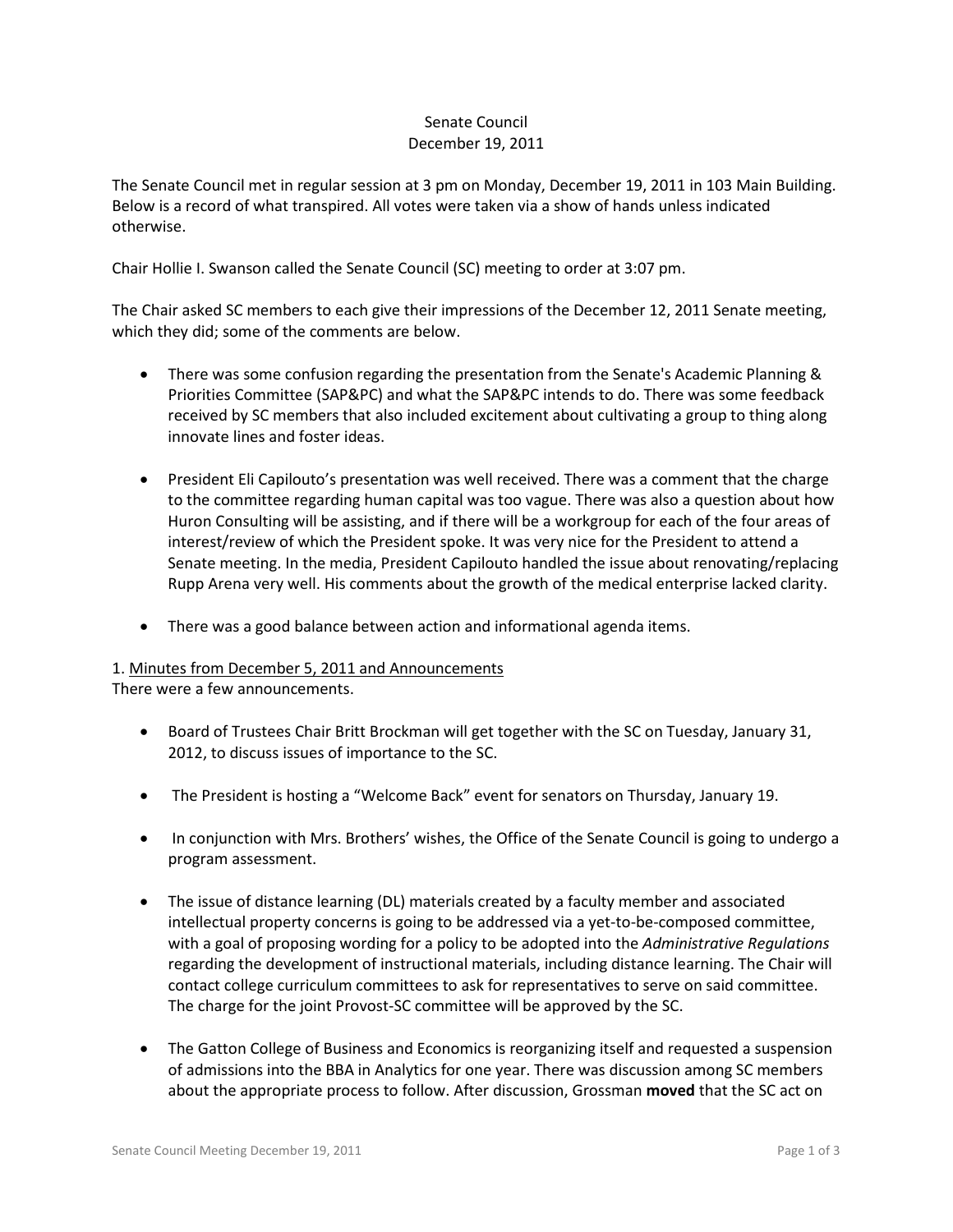behalf of the University Senate to suspend admissions in the BBA in Analytics for the 2012-2013 academic year, as per the request of the appropriate Business and Economics faculty, effective immediately. Wasilkowski **seconded**. There being no additional discussion, a **vote** was taken and the motion **passed** with none opposed.

- The Chair thanked departing SC members Blonder, Kelly, Pienkowski and Steiner for their work. She also thanked the SC officer nominating committee members (Kelly, Steiner and Wood) and said she thought it worked very well. Others agreed. There was some discussion about the nomination process for SC officers.
- The first SC meeting of the year will be on Monday, January 9, 2012.
- The new SC members beginning January 1, 2012 are Debra Anderson, Gail Brion, Allison Davis, and Elizabeth Debski.

Wood **moved** to approve the SC minutes from December 5, 2011 and Grossman **seconded**. There being no discussion, a **vote** was taken and the motion **passed** with none opposed.

## 2. Old Business

## c. Honors Unit Faculty Committee (Composition)

After brief discussion about the Honors Program discussion at the Senate meeting, SC members discussed various faculty members to serve on the Honors Unit Faculty Committee. Guest Associate Provost for Undergraduate Education Mike Mullen shared a list of possible members with the SC and also identified a shorter list to fill the committee. There was discussion about the right combination of faculty members for the broadest representation possible.

After some time, Grossman **moved** that the Chair take the input given during the discussion to appoint members of the Honors Unit Faculty Committee. Wasilkowski **seconded**. There being no additional discussion, a **vote** was taken and the motion **passed** with none opposed.

### 2. Old Business

b. SC ad hoc Committee on Faculty Productivity and Accountability (Composition and Charge) After brief discussion, there was general consensus that if "development" is also added to the name of the committee, it will accurately reflect the purpose of the committee. The focus will be limited to faculty aspects and will not include administration.

There was extensive discussion regarding both the composition and charge for the Committee on Faculty Productivity and Accountability. It was agreed to change the "recommendations" phrase of the charge just slightly.

Grossman **moved** that the SC form the Committee on Faculty Productivity, Accountability and Development with the composition as described in the handout, and the following charge:

Evaluate current UK policies regarding post-tenure faculty performance reviews (*Administrative Regulations 3:8* ("Appendix II: Faculty Workload Policy Statement – University System"); *Administrative Regulations 3:10* ("Policies for Faculty Performance Review"); and *Administrative Regulations 3:11* ("Tenured Faculty Review and